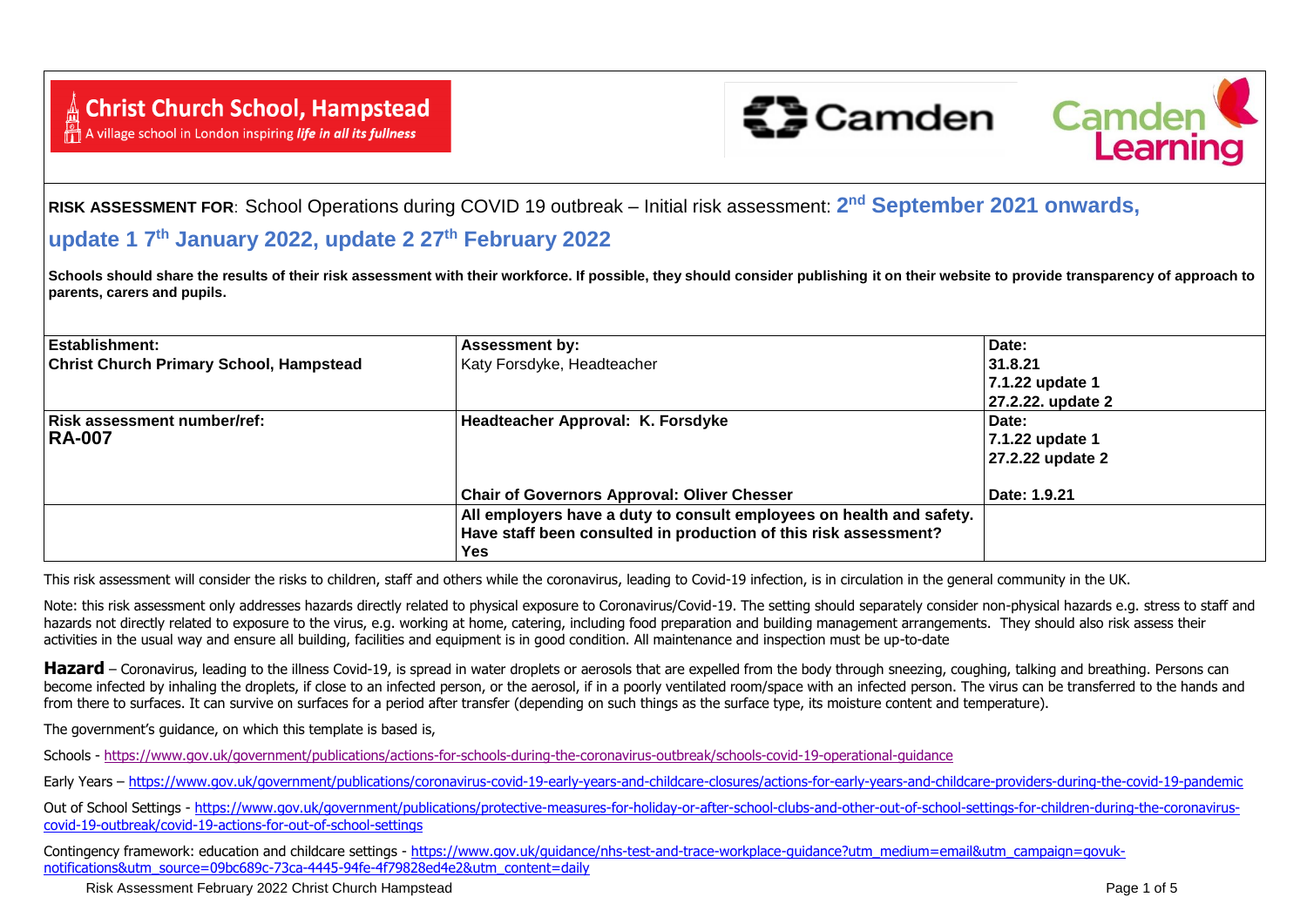The protective measures detailed this risk assessment have been taken from the guidance above.

|                | <b>Ref</b> What are the<br>hazards?                                            | Who might be<br>harmed and<br>how?                                   | <u>Jechons in yellow are Chinst Church School-Dased additions/actions/responses</u> to the omicial guidance or onginal template hsk assessment provided by Camu<br>What are you already doing to control the risks?                                                                                                                                                                                                                                                                                                                                                                                                                                                                                                                                                                                                                                                                                                                                                                                                                                                                                                                                                                                        | What<br>further<br>action do<br>you need to the<br>take to<br>control the<br>risks? | <b>Who</b><br>needs to<br>carry out<br>action? | <b>When is Date</b><br>the<br>action<br>needed<br>by? | completed |
|----------------|--------------------------------------------------------------------------------|----------------------------------------------------------------------|------------------------------------------------------------------------------------------------------------------------------------------------------------------------------------------------------------------------------------------------------------------------------------------------------------------------------------------------------------------------------------------------------------------------------------------------------------------------------------------------------------------------------------------------------------------------------------------------------------------------------------------------------------------------------------------------------------------------------------------------------------------------------------------------------------------------------------------------------------------------------------------------------------------------------------------------------------------------------------------------------------------------------------------------------------------------------------------------------------------------------------------------------------------------------------------------------------|-------------------------------------------------------------------------------------|------------------------------------------------|-------------------------------------------------------|-----------|
| $\mathbf{1}$   | Person with<br>coronavirus<br>infection attends<br>setting                     | $All - by close$<br>spaces or<br>touching<br>contaminated<br>objects | Staff and parents are informed of the symptoms of possible coronavirus infection, e.g. a cough,<br>contact, being in high temperature, loss of, or change in, their normal sense of taste of smell (anosmia) and are<br>poorly ventilated kept up-to-date with national guidance about the signs, symptoms and transmission of<br>coronavirus.<br>All in school community advised to follow current government guidance related to advice to stay<br>at home if they have COVID symptoms. Follow current advice about how long to stay at home<br>and how to use LFD testing to support a safe return.<br>Ongoing communications in newsletters and staff briefings.                                                                                                                                                                                                                                                                                                                                                                                                                                                                                                                                       | Ongoing<br>communicati<br>on                                                        | KF                                             | Regular<br>reminders                                  | ongoing   |
| $\overline{2}$ | Poorly ventilated<br>spaces leading to<br>risks of<br>coronavirus<br>spreading | All                                                                  | You should identify any poorly ventilated spaces as part of your risk assessment and take steps<br>to improve fresh air flow in these areas, giving particular consideration when holding events<br>where visitors such as parents are on site, for example, school plays.<br>Ensure all indoor spaces are well ventilated. Where practical, windows should be left open or<br>suitable air conditioning used in line with the HSE's guidance (see-<br>https://www.hse.gov.uk/coronavirus/equipment-and-machinery/air-conditioning-and-<br>ventilation/index.htm)<br>If possible, open windows as wide as possible for at least 15 minutes before a session and<br>between sessions.<br>If participating in music or sports indoors, it is particularly important that ventilation is good.<br>Windows in all spaces opened at beginning of the day (GD) and then kept open as long as<br>temperature allows. If cold, windows to be opened when spaces are empty.<br>Carbon dioxide monitors in all classrooms- to be used a proxy measure of level of ventilation and<br>as a prompt to open windows/doors if readings get too high. Staff have been briefed on how to<br>use the monitors (November 21) |                                                                                     |                                                |                                                       |           |

Sections in vellow are Christ Church school-based additions/actions/responses to the official quidance or original template risk assessment provided by Camden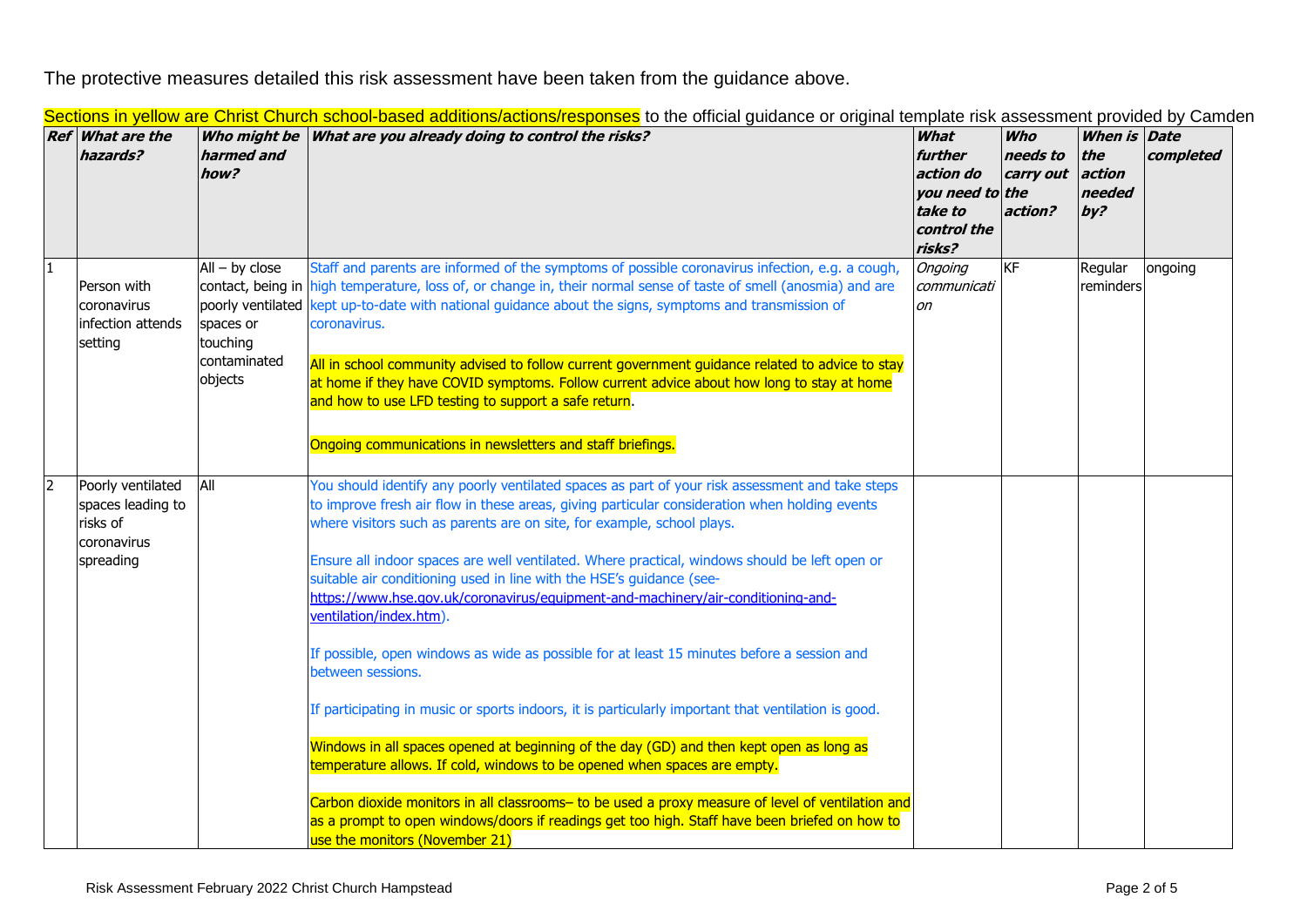|              | <b>Ref</b> What are the<br>hazards?                                                                                                  | harmed and<br>how? | Who might be What are you already doing to control the risks?                                                                                                                                                                                                                                                                                                                                                                                                                                                                                                                                                                                                                                                                                                                                                                                                                                                                                                                                                                               | What<br>further<br>action do<br>you need to the<br>take to<br>control the<br>risks? | <b>Who</b><br>needs to<br>carry out<br>action? | When is Date<br>the<br>action<br>needed<br>by? | completed |
|--------------|--------------------------------------------------------------------------------------------------------------------------------------|--------------------|---------------------------------------------------------------------------------------------------------------------------------------------------------------------------------------------------------------------------------------------------------------------------------------------------------------------------------------------------------------------------------------------------------------------------------------------------------------------------------------------------------------------------------------------------------------------------------------------------------------------------------------------------------------------------------------------------------------------------------------------------------------------------------------------------------------------------------------------------------------------------------------------------------------------------------------------------------------------------------------------------------------------------------------------|-------------------------------------------------------------------------------------|------------------------------------------------|------------------------------------------------|-----------|
|              | Contracting or<br>spreading<br>coronavirus by not<br>washing hands<br>adequately and<br>not observing<br>good respiratory<br>hygiene | All                | Infection control procedures are adhered to as much as possible in accordance with the DfE and<br>PHE's quidance.<br>Posters are displayed throughout the school reminding pupils, staff and visitors to wash their<br>hands, e.g. before entering and leaving the school.<br>Hands to be washed with soap and water (or hand sanitiser used if hand washing facilities not<br>available),<br>On arrival.<br>i)<br>After use of the toilet.<br>ii)<br>iii)<br>Before eating<br>After lunch break<br>$\mathsf{iv}$<br>After sneezing<br>V)<br>vi)<br>Before departure<br>Tissues to be available for all to be encouraged use the "Catch it, Bin it, Kill it approach" for<br>coughing and sneezing.<br>Handwashing routines well established - reminders at beginning of term and periodically<br>Handwashing reminder and technique signage around school<br>Tissues and bins in all spaces; catch it bin it kill in reminders and signage<br>Hand sanitiser available on front desk for visitors - also directed to wash hands on arrival |                                                                                     |                                                |                                                |           |
| <sup>4</sup> | Getting or<br>spreading<br>coronavirus by not<br>cleaning surfaces,<br>equipment and<br>workstations                                 | All                | Cleaning in line with guidance in current schools operational guidance.<br>This should include planned regular cleaning of all areas, including toys and equipment.<br>Additional post break time cleaning of all frequently touched surfaces (GD), including surfaces in<br>staff and pupil toilets and communal spaces to be added to daily SSO routine if case numbers<br>rise in the school. This is in addition to usual end of day clean by cleaners.<br>Use of anti-bacterial cleaner for daily cleaning and cleaning of lunch tables between different<br>classes.                                                                                                                                                                                                                                                                                                                                                                                                                                                                  |                                                                                     |                                                |                                                |           |
| 5            | Contracting<br>coronavirus from<br>persons nearby or<br>by direct<br>(touching)<br>contact                                           | Staff and pupils   | Visitors routinely wash/sanitise hands on arrival.<br>Staff and visitors to social distance where practical and possible $-$ e.g. staff meetings, staff<br>briefings in best ventilated and largest space<br>Face coverings not routinely worn but visitors/parents/staff can wear face coverings in<br>communal areas if they choose to. Communal staff areas are primarily used for eating/drinking<br>where face coverings would be removed.<br>Limits to numbers of adults in staff spaces (and additional staff room space in library<br>reintroduced) at times of rising and high case numbers.                                                                                                                                                                                                                                                                                                                                                                                                                                       |                                                                                     |                                                |                                                |           |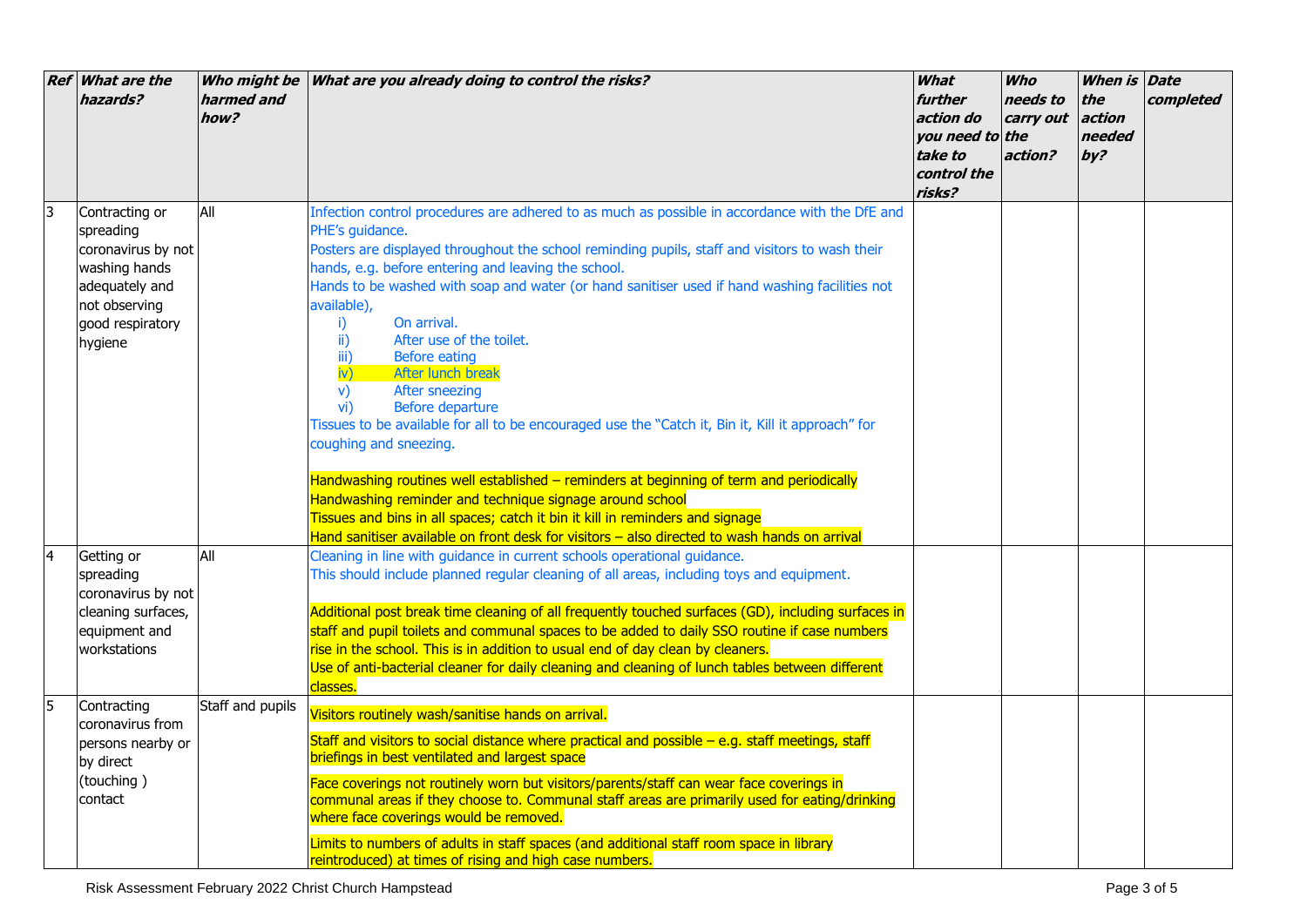|    | <b>Ref</b> What are the<br>hazards?                                                                                        | Who might be<br>harmed and<br>how?                                            | What are you already doing to control the risks?                                                                                                                                                                                                                                                                                                                                                                                                                                                                                                                                                                                                                                                                                                                                                                                                                                                                                                                                                                                                                                      | What<br>further<br>action do<br>you need to the<br>take to<br>control the<br>risks? | <b>Who</b><br>needs to<br>carry out<br>action? | When is<br>the<br>action<br>needed<br>by? | <b>Date</b><br>completed |
|----|----------------------------------------------------------------------------------------------------------------------------|-------------------------------------------------------------------------------|---------------------------------------------------------------------------------------------------------------------------------------------------------------------------------------------------------------------------------------------------------------------------------------------------------------------------------------------------------------------------------------------------------------------------------------------------------------------------------------------------------------------------------------------------------------------------------------------------------------------------------------------------------------------------------------------------------------------------------------------------------------------------------------------------------------------------------------------------------------------------------------------------------------------------------------------------------------------------------------------------------------------------------------------------------------------------------------|-------------------------------------------------------------------------------------|------------------------------------------------|-------------------------------------------|--------------------------|
| 6  | Clinically<br>extremely<br>vulnerable (CEV)<br>or pregnant<br>persons                                                      | persons                                                                       | CEV or pregnant CEV pupils should follow any advice given to them by their medical specialists.<br>The school/setting should undertake a personal risk assessment with all CEV and pregnant staff<br>and ensure they follow the current quidance,<br>For CEV staff - https://www.gov.uk/government/publications/guidance-on-shielding-<br>and-protecting-extremely-vulnerable-persons-from-covid-19/quidance-on-shielding-and-<br>protecting-extremely-vulnerable-persons-from-covid-19<br>For pregnant staff - https://www.gov.uk/government/publications/coronavirus-covid-19-<br>advice-for-pregnant-employees/coronavirus-covid-19-advice-for-pregnant-employees<br>Individual risk assessments offered to all staff members if needed or requested (INSET 1.9.21)<br>Individual risk assessments in place for any staff members who request them, with additional<br>mitigation measures agreed between head teacher and staff member (with advice from medical<br>professionals)                                                                                                |                                                                                     |                                                |                                           |                          |
| 17 | Contracting<br>coronavirus from a contact, being in<br>person who<br>develops<br>symptoms while at touching<br>the setting | $All - by close$<br>poorly ventilated<br>spaces or<br>contaminated<br>objects | School/setting establish a protocol,<br>1. Establish a location where the individual can wait until they can go home - location<br>should be well ventilated.<br>2. Supervising staff to be trained to maintain at least 2 metre social distancing from the<br>symptomatic person.<br>3. For pupils - parents/carers to be contacted to arrange collection. Pupils should either<br>walk or be collected by a household member in a car (they should not use public<br>transport).<br>4. For staff - go home or arrange to be collected (they should not use public transport -<br>if they cannot walk, drive or be collected, they should get a black cab where the<br>passenger is separated from the driver by a screen and wear a face covering at all<br>times).<br>Clean the areas where the symptomatic person has been in line with the<br>5.<br>government's guidance - see https://www.gov.uk/government/publications/covid-19-<br>decontamination-in-non-healthcare-settings/covid-19-decontamination-in-non-<br>healthcare-settings#left-area<br><b>Protocol as above</b> |                                                                                     |                                                |                                           |                          |